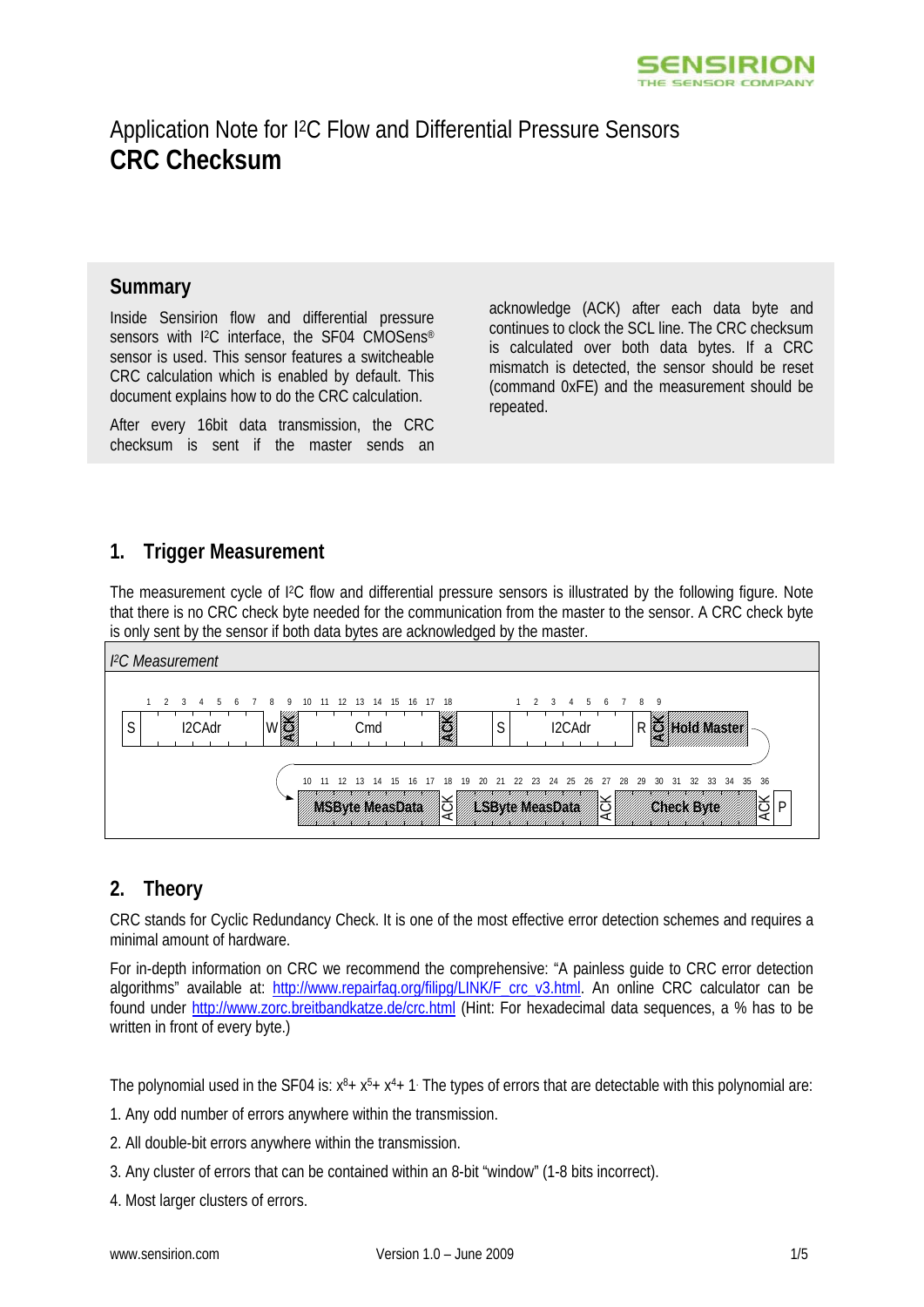

The CRC register initializes with the value "00000000". It covers a full data transmission (2 bytes) without the acknowledge bits. In other words, the CRC byte is calculated from the "MSByte MeasData" and the "LSByte MeasData" as marked in the above figure.

The receiver can perform the CRC calculation upon the data transmission and then compare the result with the received CRC-8 byte. If a CRC mismatch is detected, the sensor should be reset (command hFE) and the measurement should be repeated.

| Name  | Width | Polynom                         | Init | Refln | <b>RefOut</b> | <b>XorOut</b> | Check <sup>1)</sup> |  |  |
|-------|-------|---------------------------------|------|-------|---------------|---------------|---------------------|--|--|
| CRC-8 |       | 0x31<br>$(x^8 + x^5 + x^4 + 1)$ | 0x00 | false | false         | 0x00          | 0xA2                |  |  |

The sensor system implements the CRC-8 standard with the following parameters:

1) CRC for an ASCII input string "123456789" (i.e. 0x3132, 0x3334, ...)

In the following chapters, the application note explains how to calculate the CRC sum bitwise.

### **3. Bitwise CRC-8 calculation**

#### **3.1 XOR division**

The CRC computation resembles a long division operation in which the quotient is discarded and the remainder becomes the result, with the important distinction that the arithmetic used is the carry-less arithmetic of a GF(2) finite field (binary). The following example shows how to calculate the CRC byte based on XOR division.

#### **Example**

| 1 <sup>st</sup> Byte for calculation | $\rightarrow$ 1000 0111 (0x87)    |  |  |  |  |  |  |
|--------------------------------------|-----------------------------------|--|--|--|--|--|--|
| 2 <sup>nd</sup> Byte for calculation | $\rightarrow$ 0000 0001 (0x01)    |  |  |  |  |  |  |
| Polynom $(x8+ x5+ x4+ 1)$            | $\rightarrow$ 1 0011 0001 (0x131) |  |  |  |  |  |  |

|                |                |              |                |                |                |                |                |                |                  |                |                            |                  |                |                |                          |                                  |                  |                |                |                |                |  |  |  | 1000011100000001 <mark>00000000</mark> :100110001 |  |  |
|----------------|----------------|--------------|----------------|----------------|----------------|----------------|----------------|----------------|------------------|----------------|----------------------------|------------------|----------------|----------------|--------------------------|----------------------------------|------------------|----------------|----------------|----------------|----------------|--|--|--|---------------------------------------------------|--|--|
| 1 <sub>0</sub> | $\overline{0}$ | 1            | 1              | 0 <sub>0</sub> |                | $\overline{0}$ | $\overline{1}$ |                |                  |                |                            |                  |                |                |                          |                                  |                  |                |                |                |                |  |  |  |                                                   |  |  |
| $0\,0\,0$      |                | 1            |                | 1              | 1              |                |                | 11000          |                  |                |                            |                  |                |                |                          |                                  |                  |                |                |                |                |  |  |  |                                                   |  |  |
|                |                | $\mathbf{1}$ | 0 <sub>0</sub> |                |                | 110001         |                |                |                  |                |                            |                  |                |                |                          |                                  |                  |                |                |                |                |  |  |  |                                                   |  |  |
|                |                | $\theta$     | 1              | 1              | $\theta$       | $\overline{0}$ |                | 10010          |                  |                |                            |                  |                |                |                          |                                  |                  |                |                |                |                |  |  |  |                                                   |  |  |
|                |                |              | $\mathbf{1}$   | 0 <sub>0</sub> |                | $\overline{1}$ |                | 10001          |                  |                |                            |                  |                |                |                          |                                  |                  |                |                |                |                |  |  |  |                                                   |  |  |
|                |                |              | $\Omega$       | 1              | $\Omega$       | 1              | $\theta$       | $\Omega$       | $\overline{0}$   | $\overline{1}$ | $\left  \right $           | $\Omega$         |                |                |                          |                                  |                  |                |                |                |                |  |  |  |                                                   |  |  |
|                |                |              |                |                | 1 <sub>0</sub> | $\overline{0}$ | $\mathbf{1}$   |                | 100              |                | $\overline{0}$             | 1                |                |                |                          |                                  |                  |                |                |                |                |  |  |  |                                                   |  |  |
|                |                |              |                |                | 001            |                | 1              | 1              | $\boldsymbol{0}$ | 1              | $\mathbf{1}$               | $\overline{1}$   | $\theta$       |                |                          |                                  |                  |                |                |                |                |  |  |  |                                                   |  |  |
|                |                |              |                |                |                |                | 1 <sub>0</sub> | $\overline{0}$ | $\mathbf{1}$     |                | $100$                      |                  | 0 <sub>1</sub> |                |                          |                                  |                  |                |                |                |                |  |  |  |                                                   |  |  |
|                |                |              |                |                |                | $\Omega$       | 1              | 1              | 1                | $\theta$       | 1                          | 1                |                | 000            |                          |                                  |                  |                |                |                |                |  |  |  |                                                   |  |  |
|                |                |              |                |                |                |                | 1              | 0 <sub>0</sub> |                  | 1              | 1 <sub>0</sub><br>$\Omega$ | 1                | 0 <sub>0</sub> |                | $\lceil$<br>$\mathbf{1}$ |                                  |                  |                |                |                |                |  |  |  |                                                   |  |  |
|                |                |              |                |                |                |                | $\theta$       | $\mathbf{1}$   | $\overline{0}$   | $\Omega$       | $\overline{1}$             |                  | $\overline{0}$ | 0<br>1000      |                          | $\overline{0}$<br>$\overline{1}$ |                  |                |                |                |                |  |  |  |                                                   |  |  |
|                |                |              |                |                |                |                |                | $\overline{0}$ | 1                | 1              | 1                          | $\Omega$         | $\Omega$       | $\overline{0}$ | $\mathbf{1}$             | $1\,0$                           |                  |                |                |                |                |  |  |  |                                                   |  |  |
|                |                |              |                |                |                |                |                |                |                  | 100            |                            |                  |                |                | 110001                   |                                  |                  |                |                |                |                |  |  |  |                                                   |  |  |
|                |                |              |                |                |                |                |                |                | 0                | $\mathbf{1}$   |                            |                  |                | $\Omega$       | $\mathbf 1$              | 1                                | $\mathbf{1}$     | $\theta$       |                |                |                |  |  |  |                                                   |  |  |
|                |                |              |                |                |                |                |                |                |                  | 1              | $\Omega$                   | $\Omega$         | $\mathbf{1}$   |                | 1 <sub>0</sub>           | $\overline{0}$                   | $\Omega$         | 1              |                |                |                |  |  |  |                                                   |  |  |
|                |                |              |                |                |                |                |                |                |                  | $\Omega$       |                            |                  | $\Omega$       |                |                          |                                  |                  |                | $\Omega$       |                |                |  |  |  |                                                   |  |  |
|                |                |              |                |                |                |                |                |                |                  |                | 1                          | $\Omega$         | $\Omega$       | $\mathbf{1}$   |                          | 1 <sub>0</sub>                   | $\theta$         | $\Omega$       |                |                |                |  |  |  |                                                   |  |  |
|                |                |              |                |                |                |                |                |                |                  |                | $\Omega$                   | $\mathbf{1}$     | $\Omega$       | $\Omega$       | $\Omega$                 | 1                                | 1                |                | 1              | $\Omega$       |                |  |  |  |                                                   |  |  |
|                |                |              |                |                |                |                |                |                |                  |                |                            | $\mathbf{1}$     | 0 <sub>0</sub> |                |                          | $1\quad1$                        | $\boldsymbol{0}$ | $\overline{0}$ | $\overline{0}$ | $\overline{1}$ |                |  |  |  |                                                   |  |  |
|                |                |              |                |                |                |                |                |                |                  |                |                            | $\boldsymbol{0}$ |                |                | 00110                    |                                  | $\mathbf{1}$     | 1              | $\mathbf{1}$   | $\mathbf{1}$   | 0 <sub>0</sub> |  |  |  |                                                   |  |  |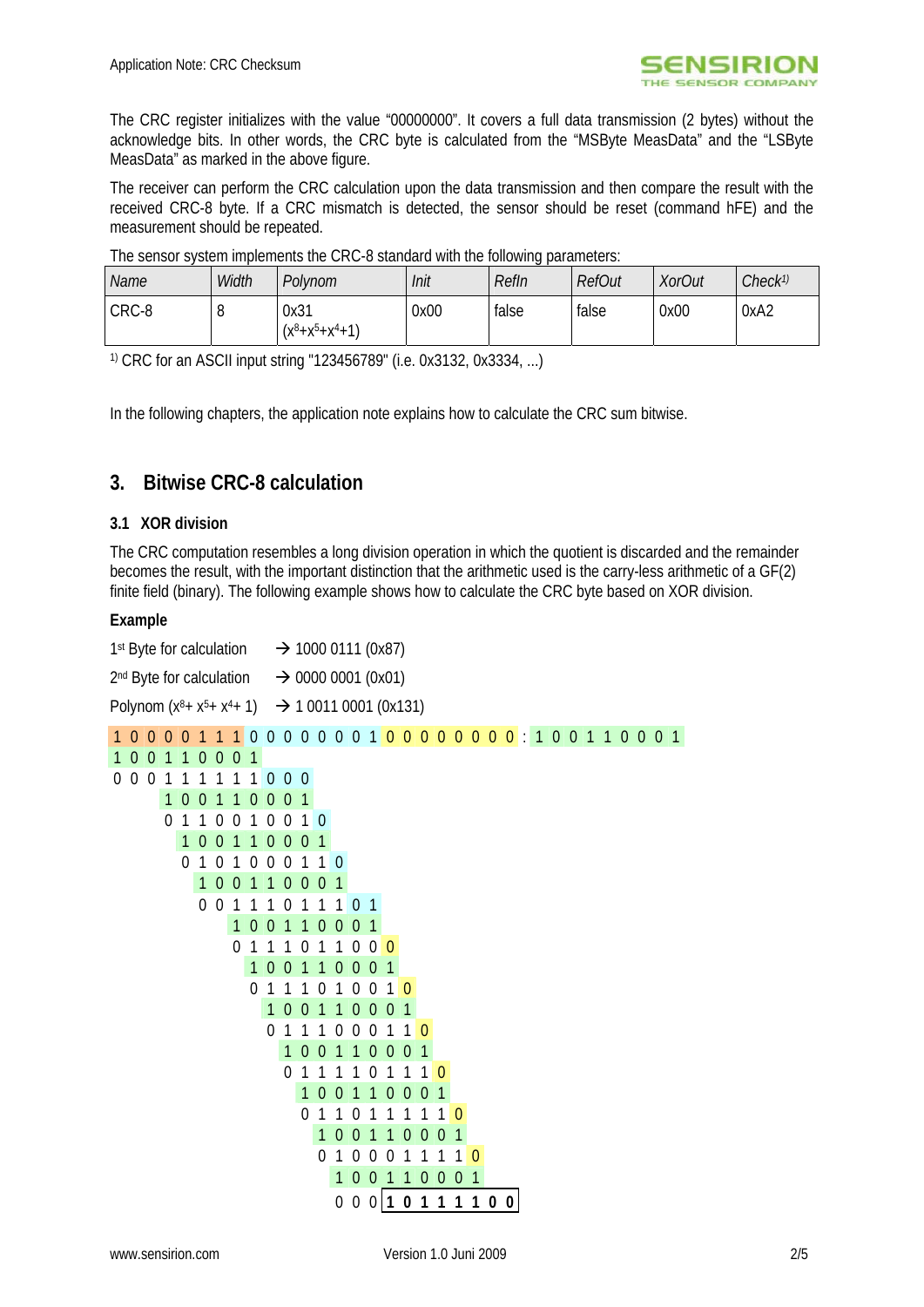

### **3.2 Generator model**

With the generator model, the receiver copies the structure of the CRC generator in hard- or software.

An algorithm to calculate could look like this:

- 1) Initialise CRC Register to 0x00 (initial value)
- 2) Compare each (transmitted and received) bit with bit 7
- 3) If the same: shift CRC register, bit0='0' else: shift CRC register and then invert bit4 and bit5, bit0='1' (see Figure 1)
- 4) receive new bit and go to 2)

#### **Example:**

| 1 <sup>st</sup> Byte for calculation | $\rightarrow$ 1000 0111 (0x87) |
|--------------------------------------|--------------------------------|
|                                      |                                |

 $2<sup>nd</sup>$  Byte for calculation  $\rightarrow$  0000 0001 (0x01)

| Input<br>bit's | bit $7 \ldots$ bit $0$ | 0x             | Comment                         |
|----------------|------------------------|----------------|---------------------------------|
|                | 0000 0000              | $00\,$         | Start value                     |
| 1              | 0011 0001              | 31             | 1st byte (MSB) of measurement   |
| 0              | 0110 0010              | 62             |                                 |
| 0              | 1100 0100              | C <sub>4</sub> | $\cdots$                        |
| 0              | 1011 1001              | B <sub>9</sub> |                                 |
| 0              | 0100 0011              | 43             |                                 |
| 1              | 1011 0111              | <b>B7</b>      |                                 |
| 1              | 0110 1110              | 6E             |                                 |
| 1              | 1110 1101              | ED             |                                 |
| 0              | 1110 1011              | EB             | 2 <sup>nd</sup> data byte (MSB) |
| 0              | 1110 0111              | E7             |                                 |
| 0              | 1111 1111              | FF             |                                 |
| 0              | 1100 1111              | CF             |                                 |
| 0              | 1010 1111              | AF             |                                 |
| 0              | 0110 1111              | 6F             |                                 |
| 0              | 1101 1110              | DE             |                                 |
| 1              | 1011 1100              | BC             | <b>Final CRC value</b>          |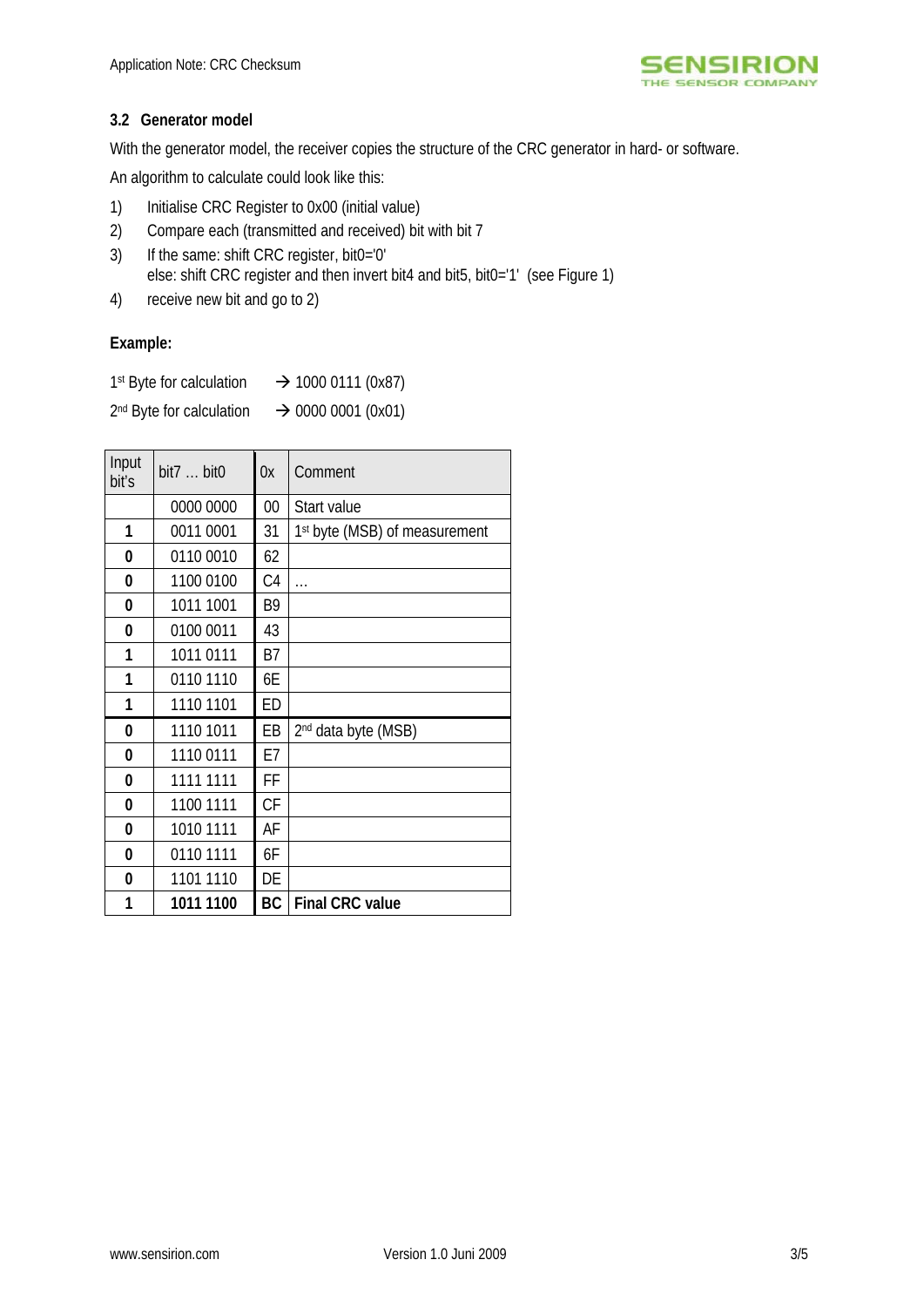

## **4. C++ code**

For easy implementation to a microcontroller, the following simple C++ routine can be used. Note that this code is not optimized for speed.

```
//CRC 
#define POLYNOMIAL 0x131 //P(x)=x^8+x^5+x^4+1 = 100110001
//============================================================ 
u8t SF04_CheckCrc (u8t data[], u8t nbrOfBytes, u8t checksum) 
//============================================================ 
//calculates checksum for n bytes of data 
//and compares it with expected checksum 
//input: data[] checksum is built based on this data 
// nbrOfBytes checksum is built for n bytes of data 
// checksum expected checksum 
//return: error: CHECKSUM_ERROR = checksum does not match 
// 0 = checksum matches 
//============================================================ 
{ 
u8t \text{crc} = 0;
u8t byteCtr; 
//calculates 8-Bit checksum with given polynomial 
for (byteCtr = 0; byteCtr < nbrOfBytes; ++byteCtr)
\{ crc \uparrow = (data[byteCtr]);for (u8t bit = 8; bit > 0; --bit)
  \{ if (crc & 0x80) cc = (crc < 1) \land POLYNOMIAL; else crc = (crc << 1); 
   } 
} 
if (crc != checksum) return CHECKSUM_ERROR; 
else return 0; 
}
```
With the type definitions:

typedef enum{ CHECKSUM\_ERROR = 0X04 }etError; typedef unsigned char u8t;